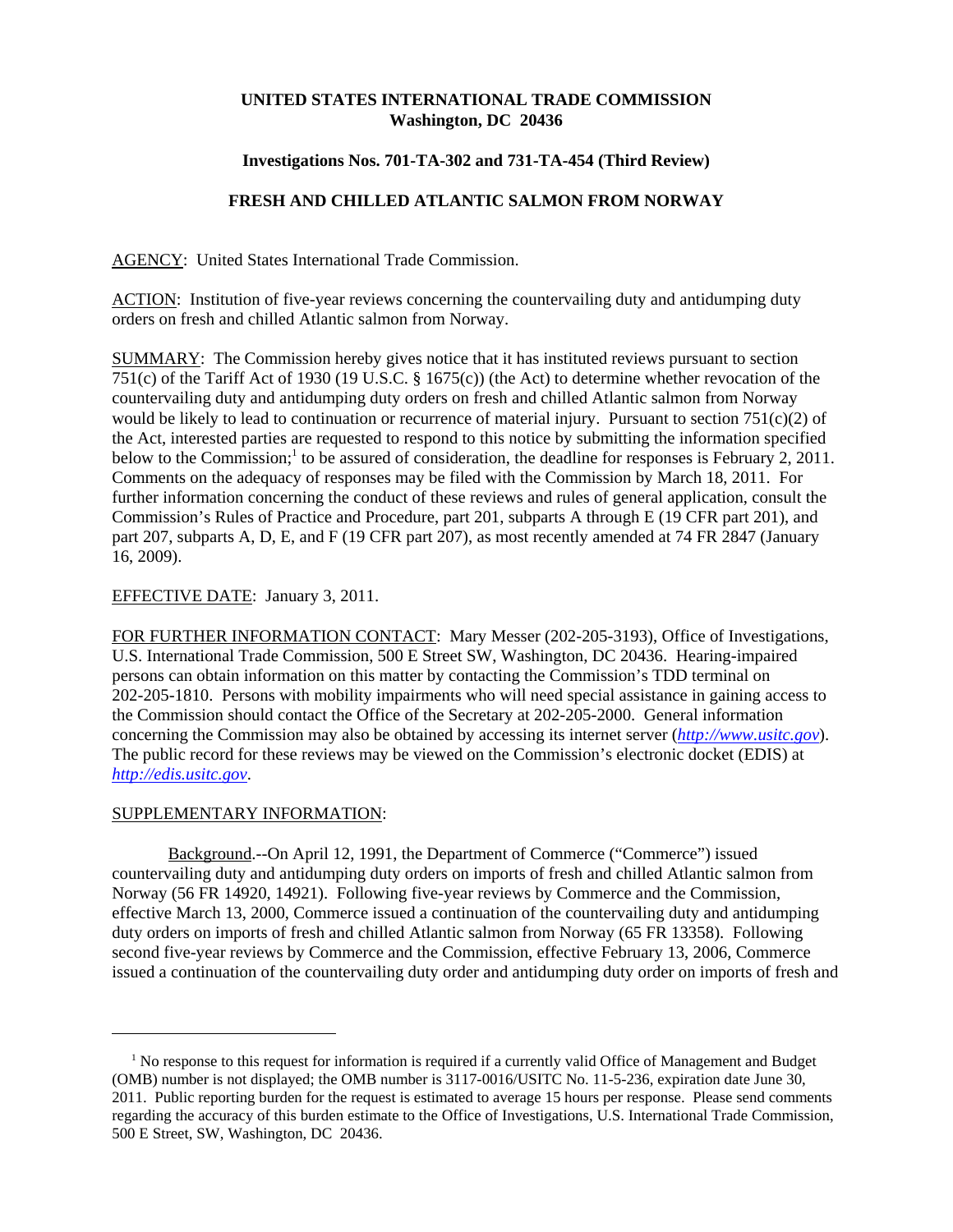chilled Atlantic salmon from Norway (71 FR 7512). The Commission is now conducting third reviews to determine whether revocation of the orders would be likely to lead to continuation or recurrence of material injury to the domestic industry within a reasonably foreseeable time. It will assess the adequacy of interested party responses to this notice of institution to determine whether to conduct full reviews or expedited reviews. The Commission's determinations in any expedited reviews will be based on the facts available, which may include information provided in response to this notice.

Definitions.--The following definitions apply to these reviews:

- (1) *Subject Merchandise* is the class or kind of merchandise that is within the scope of the five-year reviews, as defined by Commerce.
- (2) The *Subject Country* in these reviews is Norway.
- (3) The *Domestic Like Product* is the domestically produced product or products which are like, or in the absence of like, most similar in characteristics and uses with, the *Subject Merchandise*. In its original determinations, its expedited first five-year review determinations, and its full second five-year review determinations, the Commission defined the *Domestic Like Product* as fresh and chilled Atlantic salmon, including salmon smolts.
- (4) The *Domestic Industry* is the U.S. producers as a whole of the *Domestic Like Product*, or those producers whose collective output of the *Domestic Like Product* constitutes a major proportion of the total domestic production of the product. In its original determinations, its expedited first five-year review determinations, and its full second five-year review determinations, the Commission defined the *Domestic Industry* as all domestic producers of fresh and chilled Atlantic salmon, including salmon smolts.
- (5) An *Importer* is any person or firm engaged, either directly or through a parent company or subsidiary, in importing the *Subject Merchandise* into the United States from a foreign manufacturer or through its selling agent.

Participation in the reviews and public service list.--Persons, including industrial users of the *Subject Merchandise* and, if the merchandise is sold at the retail level, representative consumer organizations, wishing to participate in the reviews as parties must file an entry of appearance with the Secretary to the Commission, as provided in section 201.11(b)(4) of the Commission's rules, no later than 21 days after publication of this notice in the *Federal Register*. The Secretary will maintain a public service list containing the names and addresses of all persons, or their representatives, who are parties to the reviews.

Former Commission employees who are seeking to appear in Commission five-year reviews are advised that they may appear in a review even if they participated personally and substantially in the corresponding underlying original investigation. The Commission's designated agency ethics official has advised that a five-year review is not considered the "same particular matter" as the corresponding underlying original investigation for purposes of 18 U.S.C. § 207, the post employment statute for Federal employees, and Commission rule 201.15(b)(19 CFR § 201.15(b)), 73 FR 24609 (May 5, 2008). This advice was developed in consultation with the Office of Government Ethics. Consequently, former employees are not required to seek Commission approval to appear in a review under Commission rule 19 CFR § 201.15, even if the corresponding underlying original investigation was pending when they were Commission employees. For further ethics advice on this matter, contact Carol McCue Verratti, Deputy Agency Ethics Official, at 202-205-3088.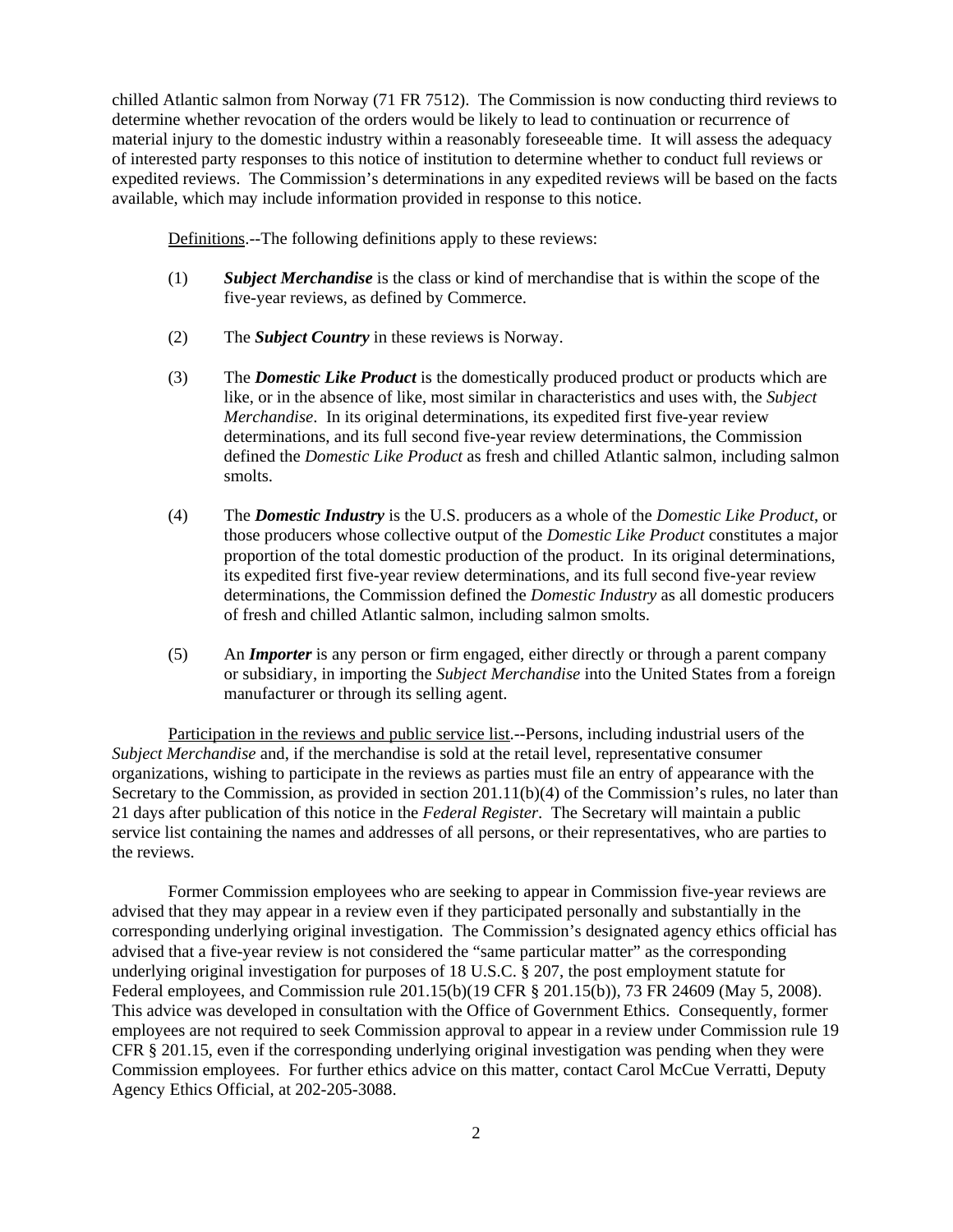Limited disclosure of business proprietary information (BPI) under an administrative protective order (APO) and APO service list.--Pursuant to section 207.7(a) of the Commission's rules, the Secretary will make BPI submitted in these reviews available to authorized applicants under the APO issued in the reviews, provided that the application is made no later than 21 days after publication of this notice in the *Federal Register*. Authorized applicants must represent interested parties, as defined in 19 U.S.C. § 1677(9), who are parties to the reviews. A separate service list will be maintained by the Secretary for those parties authorized to receive BPI under the APO.

Certification.--Pursuant to section 207.3 of the Commission's rules, any person submitting information to the Commission in connection with these reviews must certify that the information is accurate and complete to the best of the submitter's knowledge. In making the certification, the submitter will be deemed to consent, unless otherwise specified, for the Commission, its employees, and contract personnel to use the information provided in any other reviews or investigations of the same or comparable products which the Commission conducts under Title VII of the Act, or in internal audits and investigations relating to the programs and operations of the Commission pursuant to 5 U.S.C. Appendix 3.

Written submissions.--Pursuant to section 207.61 of the Commission's rules, each interested party response to this notice must provide the information specified below. The deadline for filing such responses is February 2, 2011. Pursuant to section 207.62(b) of the Commission's rules, eligible parties (as specified in Commission rule  $207.62(b)(1)$ ) may also file comments concerning the adequacy of responses to the notice of institution and whether the Commission should conduct expedited or full reviews. The deadline for filing such comments is March 18, 2011. All written submissions must conform with the provisions of sections 201.8 and 207.3 of the Commission's rules and any submissions that contain BPI must also conform with the requirements of sections 201.6 and 207.7 of the Commission's rules. The Commission's rules do not authorize filing of submissions with the Secretary by facsimile or electronic means, except to the extent permitted by section 201.8 of the Commission's rules, as amended, 67 FR 68036 (November 8, 2002). Also, in accordance with sections 201.16(c) and 207.3 of the Commission's rules, each document filed by a party to the reviews must be served on all other parties to the reviews (as identified by either the public or APO service list as appropriate), and a certificate of service must accompany the document (if you are not a party to the reviews you do not need to serve your response).

Inability to provide requested information.--Pursuant to section 207.61(c) of the Commission's rules, any interested party that cannot furnish the information requested by this notice in the requested form and manner shall notify the Commission at the earliest possible time, provide a full explanation of why it cannot provide the requested information, and indicate alternative forms in which it can provide equivalent information. If an interested party does not provide this notification (or the Commission finds the explanation provided in the notification inadequate) and fails to provide a complete response to this notice, the Commission may take an adverse inference against the party pursuant to section 776(b) of the Act in making its determinations in the reviews.

INFORMATION TO BE PROVIDED IN RESPONSE TO THIS NOTICE OF INSTITUTION: As used below, the term "firm" includes any related firms.

- (1) The name and address of your firm or entity (including World Wide Web address) and name, telephone number, fax number, and E-mail address of the certifying official.
- (2) A statement indicating whether your firm/entity is a U.S. producer of the *Domestic Like Product*, a U.S. union or worker group, a U.S. importer of the *Subject Merchandise*, a foreign producer or exporter of the *Subject Merchandise*, a U.S. or foreign trade or business association, or another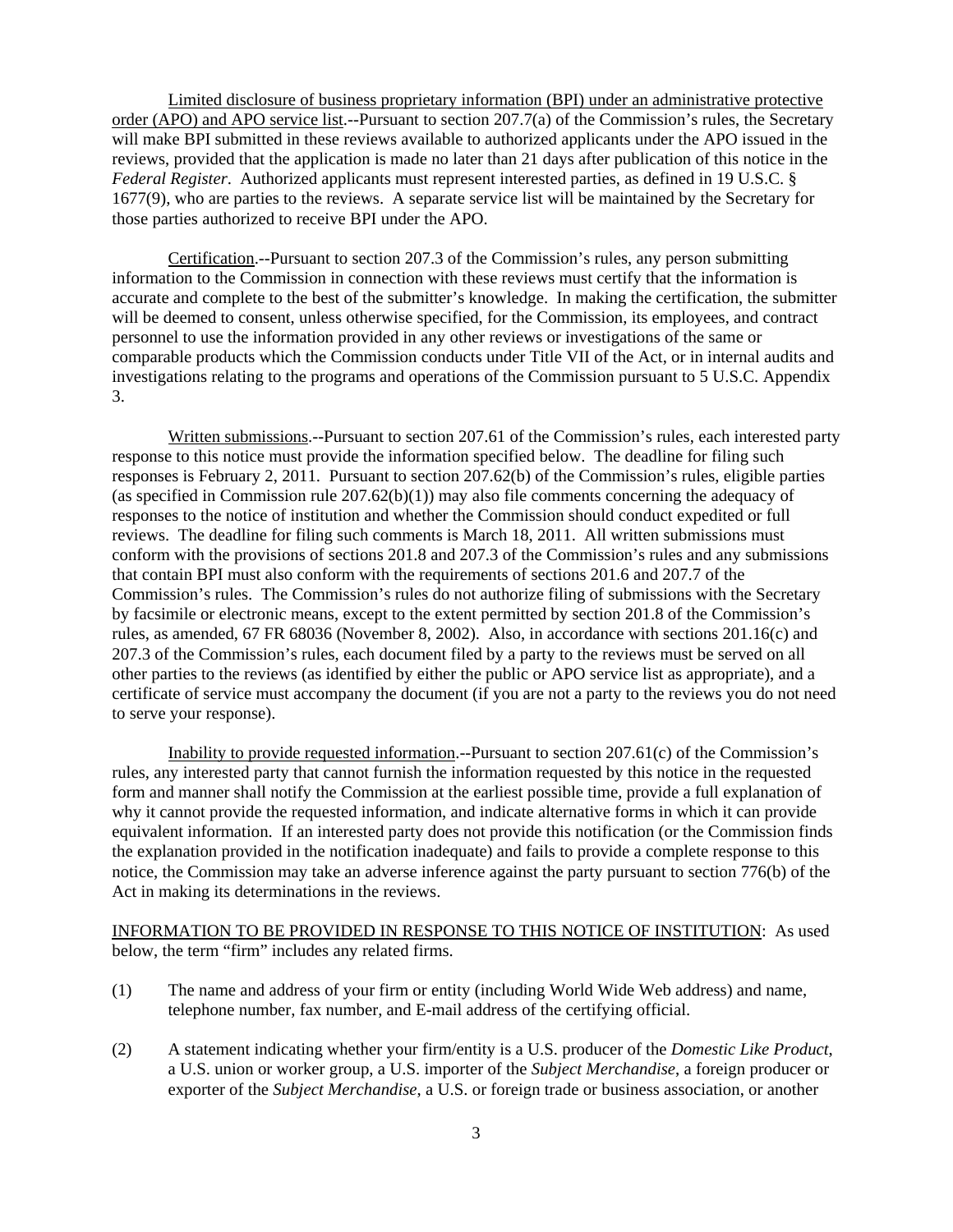interested party (including an explanation). If you are a union/worker group or trade/business association, identify the firms in which your workers are employed or which are members of your association.

- (3) A statement indicating whether your firm/entity is willing to participate in these reviews by providing information requested by the Commission.
- (4) A statement of the likely effects of the revocation of the countervailing duty order and the antidumping duty order on the *Domestic Industry* in general and/or your firm/entity specifically. In your response, please discuss the various factors specified in section 752(a) of the Act (19 U.S.C. § 1675a(a)) including the likely volume of subject imports, likely price effects of subject imports, and likely impact of imports of *Subject Merchandise* on the *Domestic Industry*.
- (5) A list of all known and currently operating U.S. producers of the *Domestic Like Product*. Identify any known related parties and the nature of the relationship as defined in section 771(4)(B) of the Act (19 U.S.C. § 1677(4)(B)).
- (6) A list of all known and currently operating U.S. importers of the *Subject Merchandise* and producers of the *Subject Merchandise* in the *Subject Country* that currently export or have exported *Subject Merchandise* to the United States or other countries after 2004.
- (7) A list of 3-5 leading purchasers in the U.S. market for the *Domestic Like Product* and the *Subject Merchandise* (including street address, World Wide Web address, and the name, telephone number, fax number, and E-mail address of a responsible official at each firm).
- (8) A list of known sources of information on national or regional prices for the *Domestic Like Product* or the *Subject Merchandise* in the U.S. or other markets.
- (9) If you are a U.S. producer of the *Domestic Like Product*, provide the following information on your firm's operations on that product during calendar year 2010, except as noted (report quantity data in pounds and value data in U.S. dollars, f.o.b. plant). If you are a union/worker group or trade/business association, provide the information, on an aggregate basis, for the firms in which your workers are employed/which are members of your association.
	- (a) Production (quantity) and, if known, an estimate of the percentage of total U.S. production of the *Domestic Like Product* accounted for by your firm's(s') production;
	- (b) Capacity (quantity) of your firm to produce the *Domestic Like Product* (i.e., the level of production that your establishment(s) could reasonably have expected to attain during the year, assuming normal operating conditions (using equipment and machinery in place and ready to operate), normal operating levels (hours per week/weeks per year), time for downtime, maintenance, repair, and cleanup, and a typical or representative product mix);
	- (c) the quantity and value of U.S. commercial shipments of the *Domestic Like Product* produced in your U.S. plant(s);
	- (d) the quantity and value of U.S. internal consumption/company transfers of the *Domestic Like Product* produced in your U.S. plant(s); and
	- (e) the value of (i) net sales, (ii) cost of goods sold (COGS), (iii) gross profit, (iv) selling, general and administrative (SG&A) expenses, and (v) operating income of the *Domestic*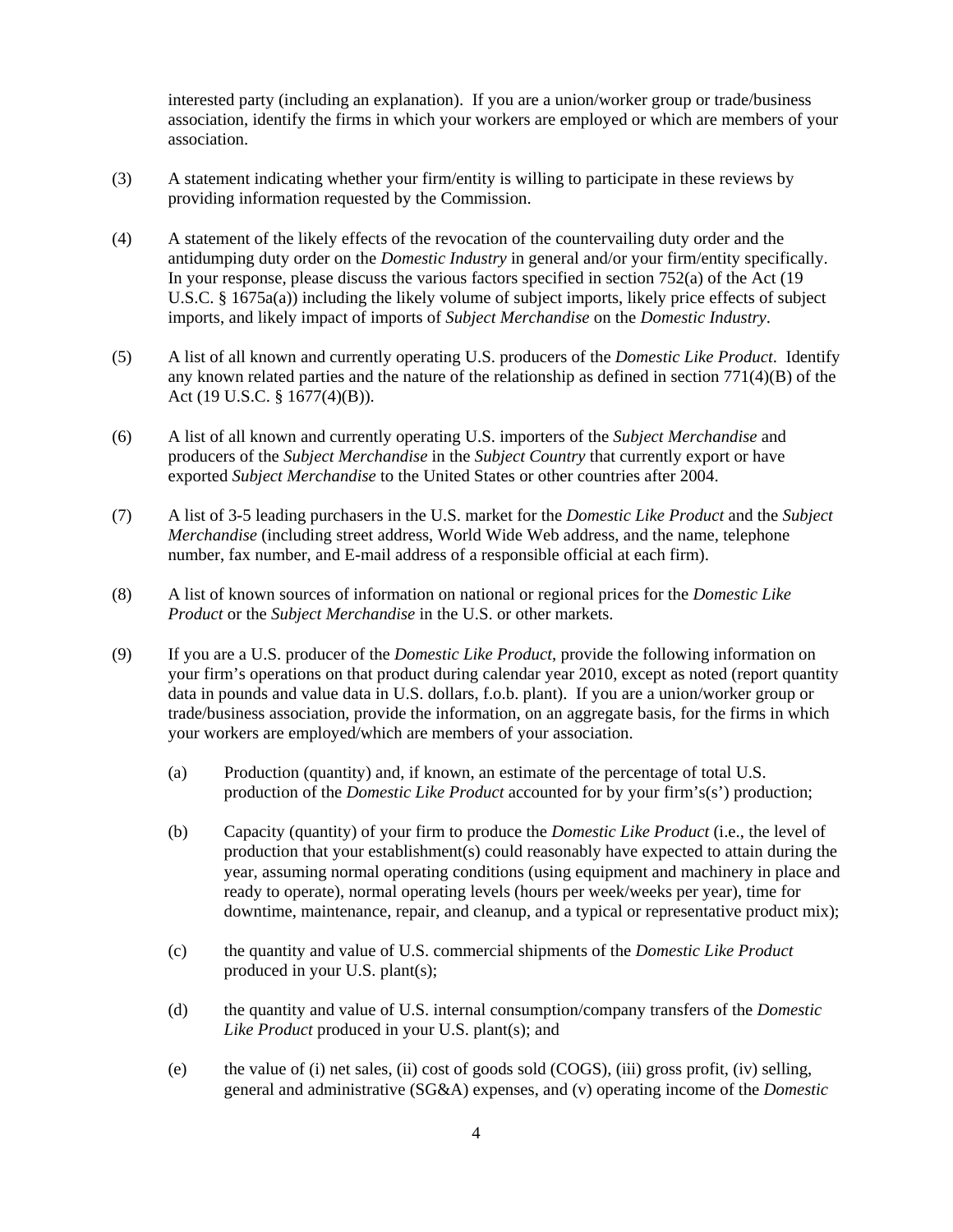*Like Product* produced in your U.S. plant(s) (include both U.S. and export commercial sales, internal consumption, and company transfers) for your most recently completed fiscal year (identify the date on which your fiscal year ends).

- (10) If you are a U.S. importer or a trade/business association of U.S. importers of the *Subject Merchandise* from the *Subject Country*, provide the following information on your firm's(s') operations on that product during calendar year 2010 (report quantity data in pounds and value data in U.S. dollars). If you are a trade/business association, provide the information, on an aggregate basis, for the firms which are members of your association.
	- (a) The quantity and value (landed, duty-paid but not including antidumping or countervailing duties) of U.S. imports and, if known, an estimate of the percentage of total U.S. imports of *Subject Merchandise* from the *Subject Country* accounted for by your firm's(s') imports;
	- (b) the quantity and value (f.o.b. U.S. port, including antidumping and/or countervailing duties) of U.S. commercial shipments of *Subject Merchandise* imported from the *Subject Country*; and
	- (c) the quantity and value (f.o.b. U.S. port, including antidumping and/or countervailing duties) of U.S. internal consumption/company transfers of *Subject Merchandise* imported from the *Subject Country*.
- (11) If you are a producer, an exporter, or a trade/business association of producers or exporters of the *Subject Merchandise* in the *Subject Country*, provide the following information on your firm's(s') operations on that product during calendar year 2010 (report quantity data in pounds and value data in U.S. dollars, landed and duty-paid at the U.S. port but not including antidumping or countervailing duties). If you are a trade/business association, provide the information, on an aggregate basis, for the firms which are members of your association.
	- (a) Production (quantity) and, if known, an estimate of the percentage of total production of *Subject Merchandise* in the *Subject Country* accounted for by your firm's(s') production;
	- (b) Capacity (quantity) of your firm to produce the *Subject Merchandise* in the *Subject Country* (i.e., the level of production that your establishment(s) could reasonably have expected to attain during the year, assuming normal operating conditions (using equipment and machinery in place and ready to operate), normal operating levels (hours per week/weeks per year), time for downtime, maintenance, repair, and cleanup, and a typical or representative product mix); and
	- (c) the quantity and value of your firm's(s') exports to the United States of *Subject Merchandise* and, if known, an estimate of the percentage of total exports to the United States of *Subject Merchandise* from the *Subject Country* accounted for by your firm's(s') exports.
- (12) Identify significant changes, if any, in the supply and demand conditions or business cycle for the *Domestic Like Product* that have occurred in the United States or in the market for the *Subject Merchandise* in the *Subject Country* after 2004, and significant changes, if any, that are likely to occur within a reasonably foreseeable time. Supply conditions to consider include technology; production methods; development efforts; ability to increase production (including the shift of